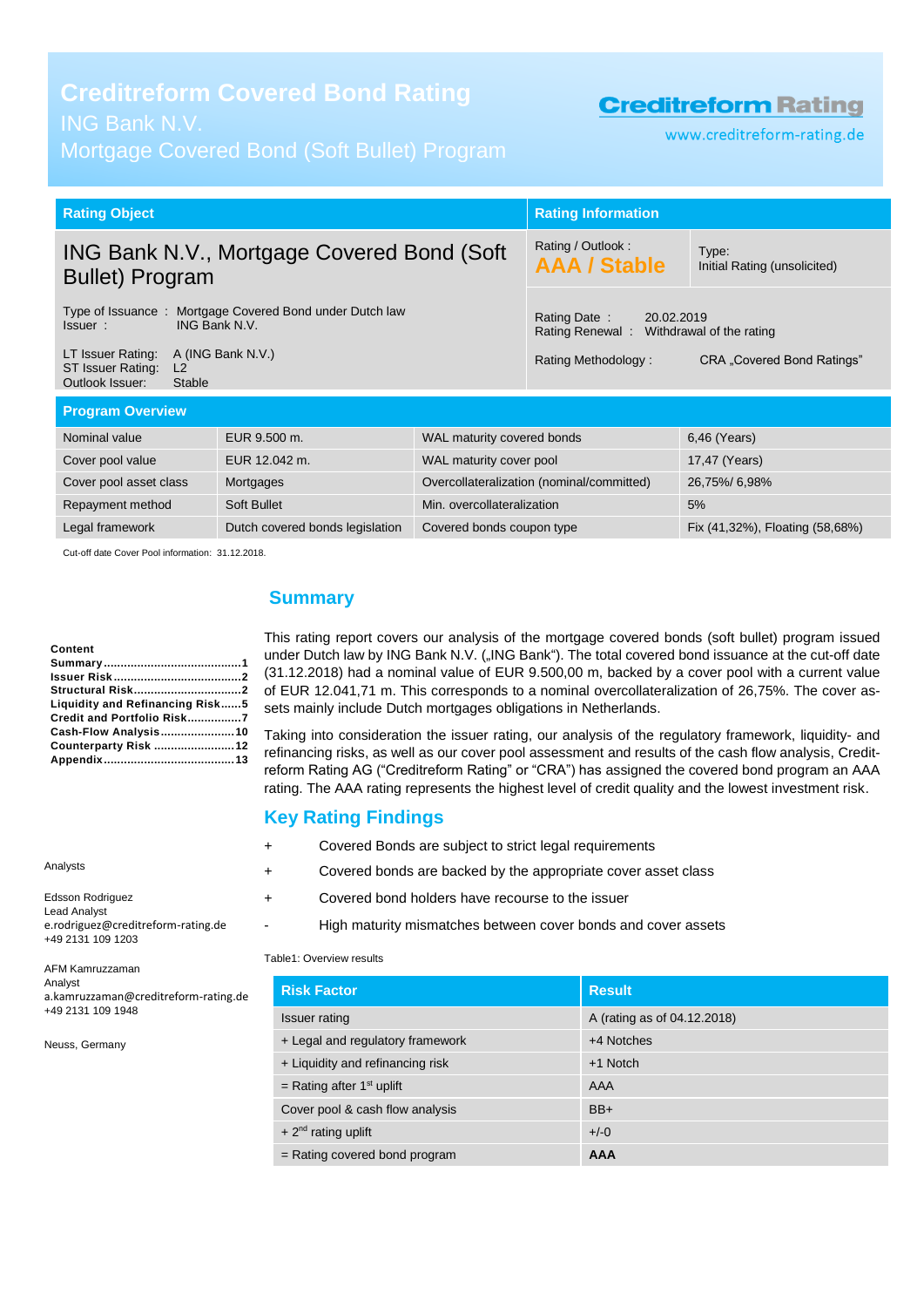#### <span id="page-1-0"></span>**Issuer Risk**

#### **Issuer**

Our rating of ING Bank N.V. is reflected by our rating opinion of ING Groep (Group) due to its group structure. Therefore, we refer to our rating of ING Groep (Group).

ING Groep N.V. (hereinafter: ING) is a non-operating holding company headquartered in Amsterdam. The group acts as a parent company for various banks, entities and subsidiaries worldwide, whereby the ING Bank N.V. is the most significant asset and the best known subsidiary as well as the largest financial institute in the Netherlands in terms of total assets. As ING is one of the global systemically important banks (G-SIB), the bank must therefore comply with additional regulatory requirements. ING was founded in 1991 through a merger between the insurance company Nationale-Nederlanden and the banking company NMB Postbank Group.

In April 2016, ING has finalized the program to divest of all its insurance and investment management businesses as a part of the restructuring agreement with the European Commission, which began in 2009 as a result of received state aid. Because of that, ING transformed from a diversified financial services company into a standalone bank holding. ING has presence in more than 40 countries and operates primarily in Europe as well as in North America, South America, The Middle East, Asia and Australia.

ING Group N.V. showed a stable profitability year-over-year (2016 to 2017). In 2017, ING was able to improve its operating income slightly while keeping its operating costs at a stable level (net of various one-off effects). ING Group N.V.'s asset quality remains at a satisfying level YOY. The Group manages to reduce its risk-weighted assets as well as its already relatively low NPL ratio. Overall, the Group's capitalization is sufficient. However, while ING Group N.V. managed to improve its CET1 ratio YOY, the Group showed deteriorating Additional Tier 1 and Total Capital ratios in the same time (fully loaded and phased-in). The overall liquidity situation of ING Group N.V. remains satisfactory.

### <span id="page-1-1"></span>**Structural Risk**

#### **Transaction structure**

Table 2: Overview of all transaction's parties | Source: CRA

| <b>Role</b>              | <b>Name</b>                                                                                                                       |
|--------------------------|-----------------------------------------------------------------------------------------------------------------------------------|
| <b>Issuer</b>            | ING Bank N.V., Amsterdam                                                                                                          |
| Guarantor                | ING SB Covered Bond Company B.V.                                                                                                  |
| Cover pool monitor       | Ernst & Young Accountants LLP                                                                                                     |
| Cover pool administrator | The ongoing management of the cover pool is guaranteed by the Security<br>Trustee and the CBC in the event of issuers' insolvency |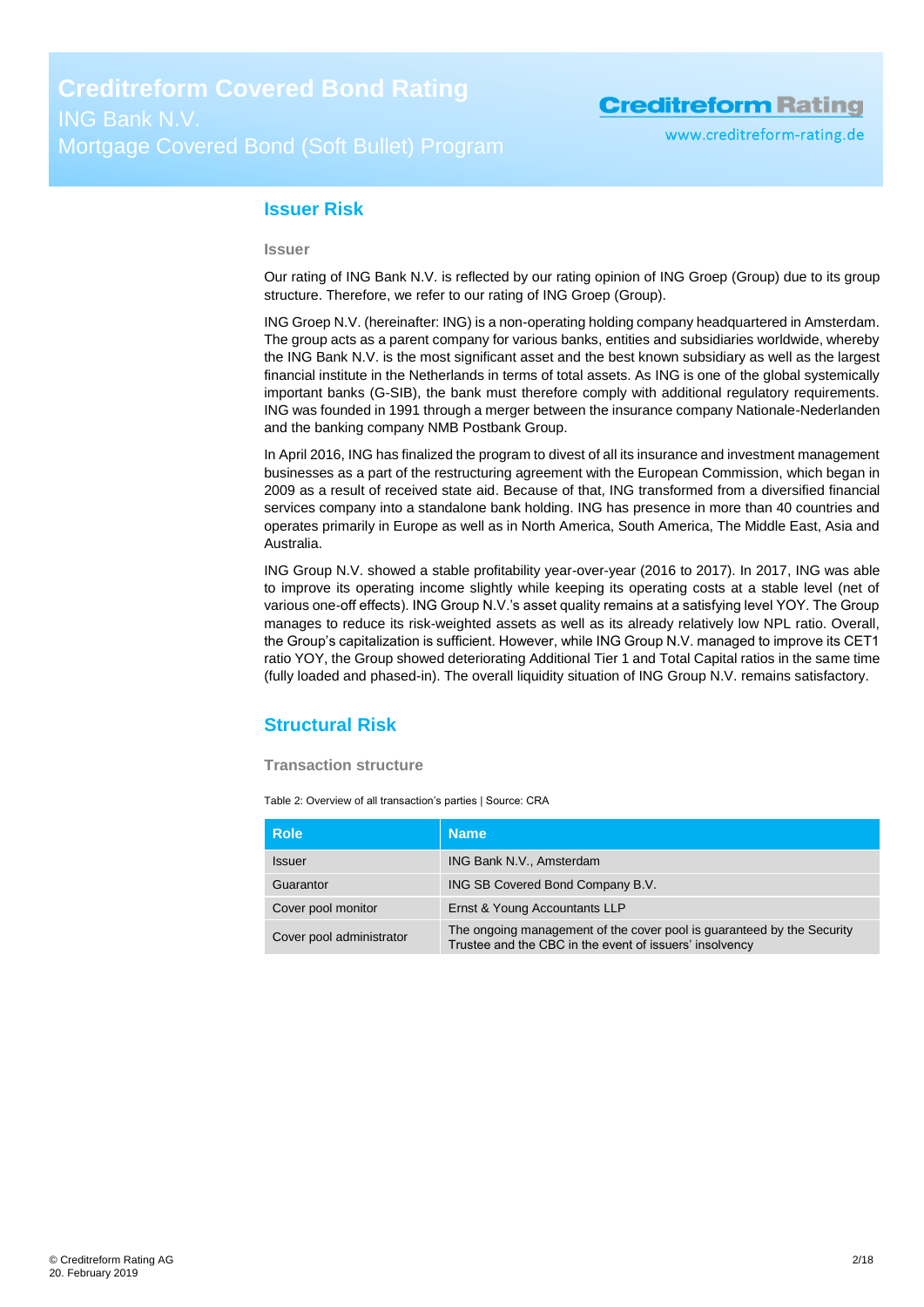www.creditreform-rating.de



Figure1: Overview of Covered Bond emission | Source: ING Bank

#### **Legal and Regulatory Framework**

In the Netherlands, the covered bond legislation was passed on 7/1/2008, which was amended in 2014 and implemented into national law. Any universal bank based in the Netherlands with a special license can issue Dutch covered bonds. The Dutch Central Bank, which grants the license, registers the issuing credit institution and the class of covered bonds in a public register. Prior to registration, the issuing credit institution has to submit a detailed report on the planned covered bond program to the Dutch Central Bank and confirm that all regulatory and legal requirements are satisfied. After the registration, the Dutch Central Bank is in charge of the regulatory monitoring of covered bond programs in line with Article 129 CRR, both off-site as well as on-site. On a regular basis, the Dutch Central Bank checks the overcollateralization ratios and examines the compliance with relevant eligibility criteria and their documentation. Furthermore, the Dutch Central Bank monitors market risks, liquidity risks, as well as the healthy ratio<sup>1</sup> of the issuer. In case of any violation with respect to regulatory and legal requirements, the Dutch Central Bank can impose a penalty, deregister an existing issuer and proscribe the issuer from issuing new covered bonds, or deny a new issuer its registration.

The Dutch legal framework accords with the claims of the UCITS Directive 52(4) and with Article 129 CRR, which results in a 10% risk-weighting of Dutch covered bonds. Dutch covered bonds are eligible in repo transactions with the Dutch Central Bank and are compliant with Solvency II and the ECBC Label.

Regarding the implementation of the BRRD, which features resolution authorities with several particular resolution tools and deals with the failure of financial institutions, the Netherlands have translated the directive - including the bail-in tool - into national law on 11/26/2015.

 $\overline{a}$ 

 $1$  The ratio between the nominal size of the outstanding covered bond program and the consolidated balance sheet of the issuing credit institution. The healthy ratio is constituted individually between the Dutch Central Bank and the corresponding issuer. In case of violation of the healthy ratio, no new covered bond can be issued under the current covered bond program.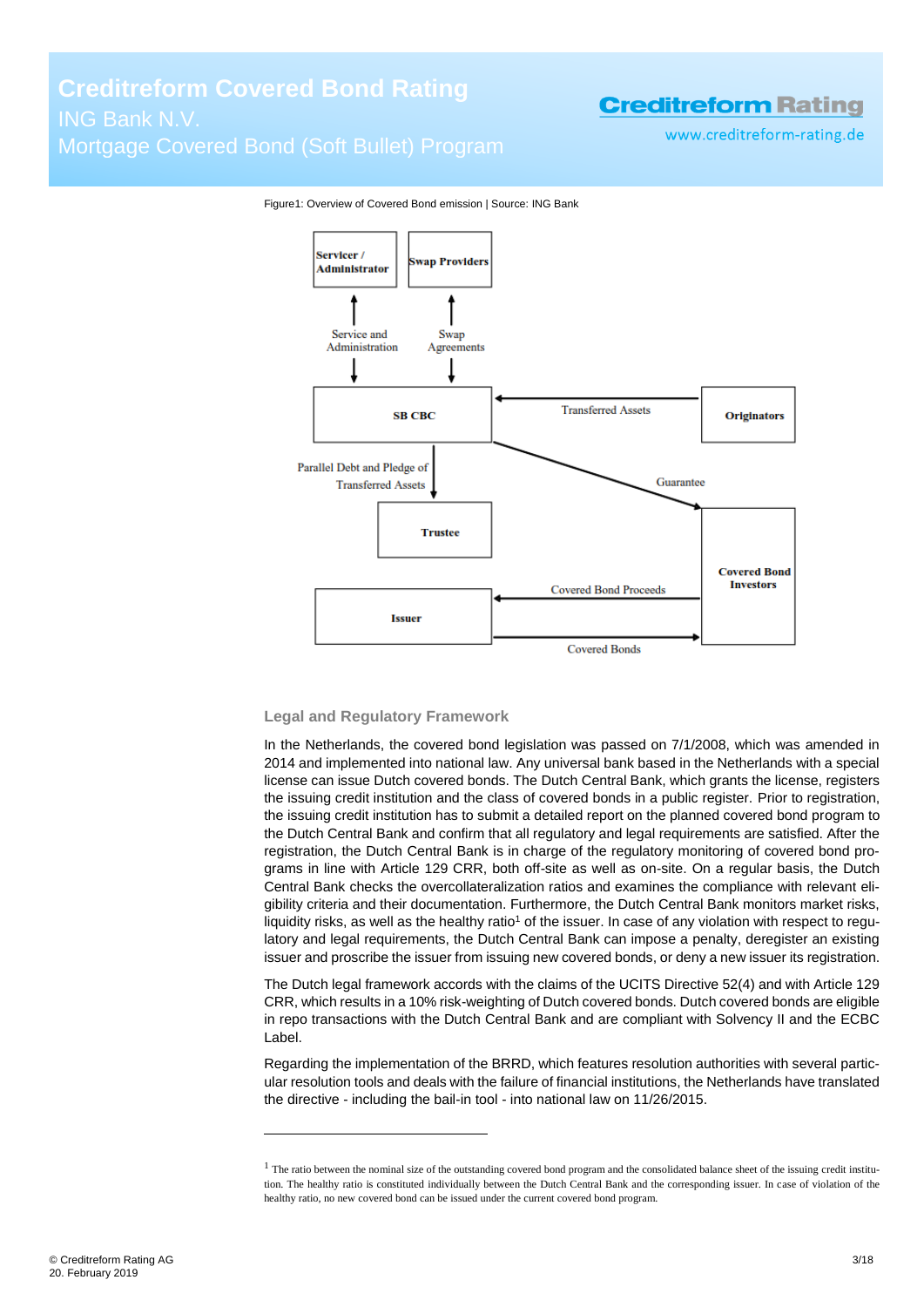www.creditreform-rating.de

**Insolvency Remoteness and Asset Segregation**

In the Netherlands, the issuer has to guarantee that the cover assets will be transferred and sold to a separate, non-affiliated, independent legal entity - the Covered Bond Company (CBC). In case of issuer default, the CBC ensures the payment of both interest and principal to the covered bond holders (covered bond guarantee). The CBC is set up for one single covered bond program and is usually managed by a Security Trustee. The CBC can provide a right of retention of the cover assets to the Security Trustee. Furthermore, the CBC can negotiate about the organization and management of cover assets with the different involved parties, like derivative counter-parties, the servicer of the asset monitor and so on. However, the CBC has no banking licence and is not allowed to handle claims that rank *pari passu* or senior to covered bond holders, except it affects management, risk management, liquidity, payment and treatment of corresponding covered bonds and eligible cover assets.

Consequently, covered bond holders have both an ordinary, unsecured claim against the issuer, which is guaranteed by the CBC, and a claim against the CBC secured by the right of pledge on the cover assets. In case of issuer default, the Security Trustee can, if commissioned by the covered bond holders, accelerate the covered bonds against the issuer after an issuer default, but not against the CBC. Revenues from the outstanding debts will be added to the cover pool and used by the CBC to ensure the interest and principal payments to the covered bond holders in a timely manner.

#### **Trustee**

In the Netherlands, the issuer has to ascertain that all requirements are achieved and has to report it to the Dutch Central Bank on a quarterly basis. Furthermore, the issuer has to guarantee and report once a year that it disposes consistent and efficient measures and strategies, so that unencumbered cover assets suffice under various stress scenarios. Besides, the issuer has to hand in the annual report and the annual financial statements of the CBC to the Dutch Central Bank once a year. Regarding investor information, it is obligatory to quarterly disclose information on credit risk, market risk, exchange rate risk, interest rate risk and liquidity risk concerning the underlying covered bond program. Furthermore, the issuer has to publish the nominal value of the issued covered bonds, the amount and structure of cover assets, the various coverage ratios, the ratio with respect to the liquidity buffer, the retention period of covered bonds and the cover pools, the amount of non-performing cover assets and derivative counterparties. Moreover, Dutch covered bond issuers disclose each month investor reports including the result of the asset coverage test and the structure of the cover pool on their website, while they also have elaborated the Harmonized Transparency Template.

#### **Special Administrator**

In case of issuer default or any other crisis with respect to covered bonds, the ongoing management of the cover pool is guaranteed by the Security Trustee and the CBC. The Netherlands fully comply with EBA's best practice regarding the administration of the covered bond program post the issuer's insolvency or resolution.

#### **Eligibility Criteria**

Eligible cover assets are residential mortgage loans with a maximum LTV of 80%, commercial mortgage loans with a maximum LTV of 60%, or ship loans with a maximum LTV of 60%. Claims owed or guaranteed by the public sector, central banks, multilateral development banks or international organisations in line with Article 129 CRR are also eligible cover assets. Furthermore, assets that can be made eligible under a Ministerial Regulation can be included in the cover pool, as well. Overall, substitution assets are permitted up to a limit of 20% of the issued covered bonds. Substitution assets are for instance, exposures to the public sector and to institutions in line with Article 129 CRR, as well as assets that are specifically allowed by the Dutch Central Bank. ABS and MBS as well as impaired loans in line with Article 178 CRR are not eligible cover assets. Furthermore, assets with a particular claim displacing the ownership entitlement of the owner of the assets and exposures of owners of cover assets to the issuing credit institutions or affiliates are also not eligible cover assets.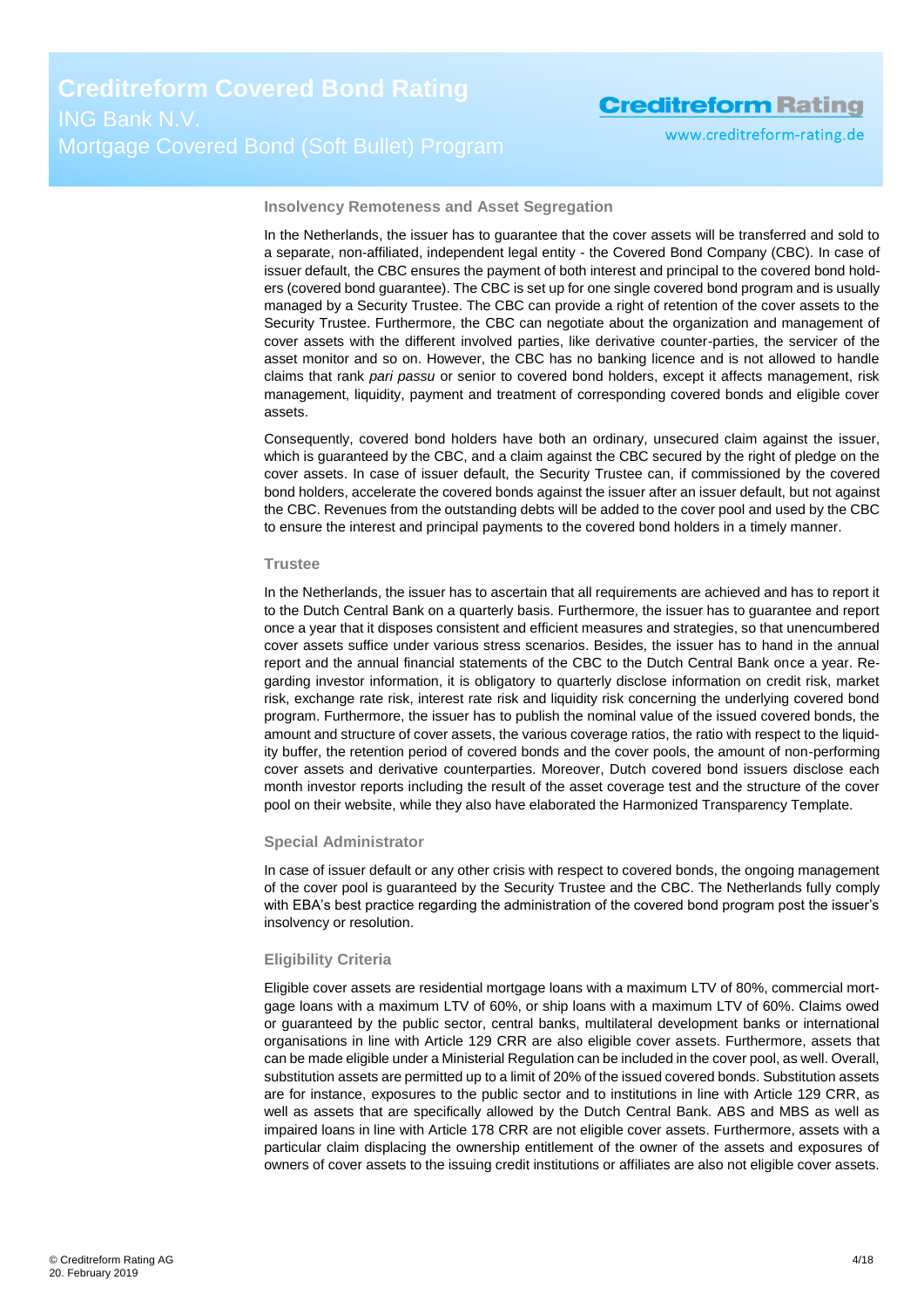www.creditreform-rating.de

The geographical scope of legitimate cover assets is confined to EEA countries and to jurisdictions, where the regulatory arrangements and provisions are leastwise comparable to those in the EU.

Overall, primary asset classes in the cover pool are residential mortgages, commercial mortgages, public sector loans and ship loans. However, merely residential and commercial mortgages can be included in one covered bond program, i.e. mixing asset cover pools in one single covered bond program is only allowed with respect to these two asset classes, while the limits considering the predefined composition need to be adhered throughout the program's whole lifetime.

For residential mortgage loans a LTV limit of 80% of the market value at time of origination is in place, while for commercial mortgage loans and for ship loans the LTV limit is 60%. Since 2013, new Dutch mortgages have to obey stringent Loan-to-Income limits at origination. While the hard LTV cap which makes the entire loan ineligible to be included in the cover pool lies beyond 100% for mortgages originated prior to 2018, the hard LTV limit of the original loan lies at 100% since 2018. Once the loan is put in the cover pool, there exists no cap that induces the elimination of the loan from the cover pool. Thus, exceeding the LTV cap does not make the whole loan ineligible for the cover pool, i.e. the limits are soft limits and only the fraction of the loan up to the limit will be considered as eligible cover and included in the asset cover test. The fraction that exceeds the limit will provide an additional credit enhancement.

#### **Systemic Relevance and External Support**

According to the ECBC<sup>2</sup>, covered bonds outstanding increased significantly in the Netherlands over the past years. While the overall amount was EUR 20,5bn in 2008, it more than tripled to EUR 72bn in 2017. This increase is solely reflected in mortgage covered bonds outstanding, as the Netherlands have only issued mortgage covered bonds until now. The high outstanding amount is mainly caused by the boosted issuance of mortgage covered bonds in the aftermath of the financial crisis but also due to the implementation of the covered bond legislation in 2008, which more than doubled from around EUR 5,3bn in 2008 to EUR 14bn in 2011. In 2017, the issuance volume amounted to approximately EUR 12bn.

With a market share of approximately 45% outstanding covered bonds in relation to the entire covered bonds segment as of 2017, ING Bank is one of the largest covered bonds issuer in the Netherlands. Likewise, being the largest bank in the Netherlands, the positioning of ING Bank in the Dutch banking sector has been classified as systematically important*.*

#### **Summary Structural Risk**

In general, the Dutch covered bond legislation defines the legal basis for covered bond programs in the Netherlands, it defines clear rules to mitigate risks in particular regarding: insolvency remoteness, asset segregation, investor's special claim vis-à-vis other creditors, the roll and appointment of a special administrator, among other provisions.

We consider the structural framework in the Netherlands as positive, accomplishing an adequate set of rules for Dutch covered bonds. Furthermore, we contemplate the importance of ING Bank in the Dutch covered bonds market in our analysis. Due to those reasons, we set a rating uplift of (+4) notches.

### <span id="page-4-0"></span>**Liquidity and Refinancing Risk**

#### **Minimum Overcollateralization**

 $\overline{a}$ 

The Dutch legal framework stipulates that the minimum mandatory overcollateralization ratio has to be always 5% of the registered covered bonds outstanding on a nominal value basis when the actual outstanding loan amount of the cover assets is considered. In contrast, when the CRR LTV cut-off percentages of the cover assets are regarded, the sum of all cover assets has to be at least as high

<sup>2</sup> Source: EMF-ECBC (2018), ECBC: European Covered Bond Fact Book 2018, EMF-ECBC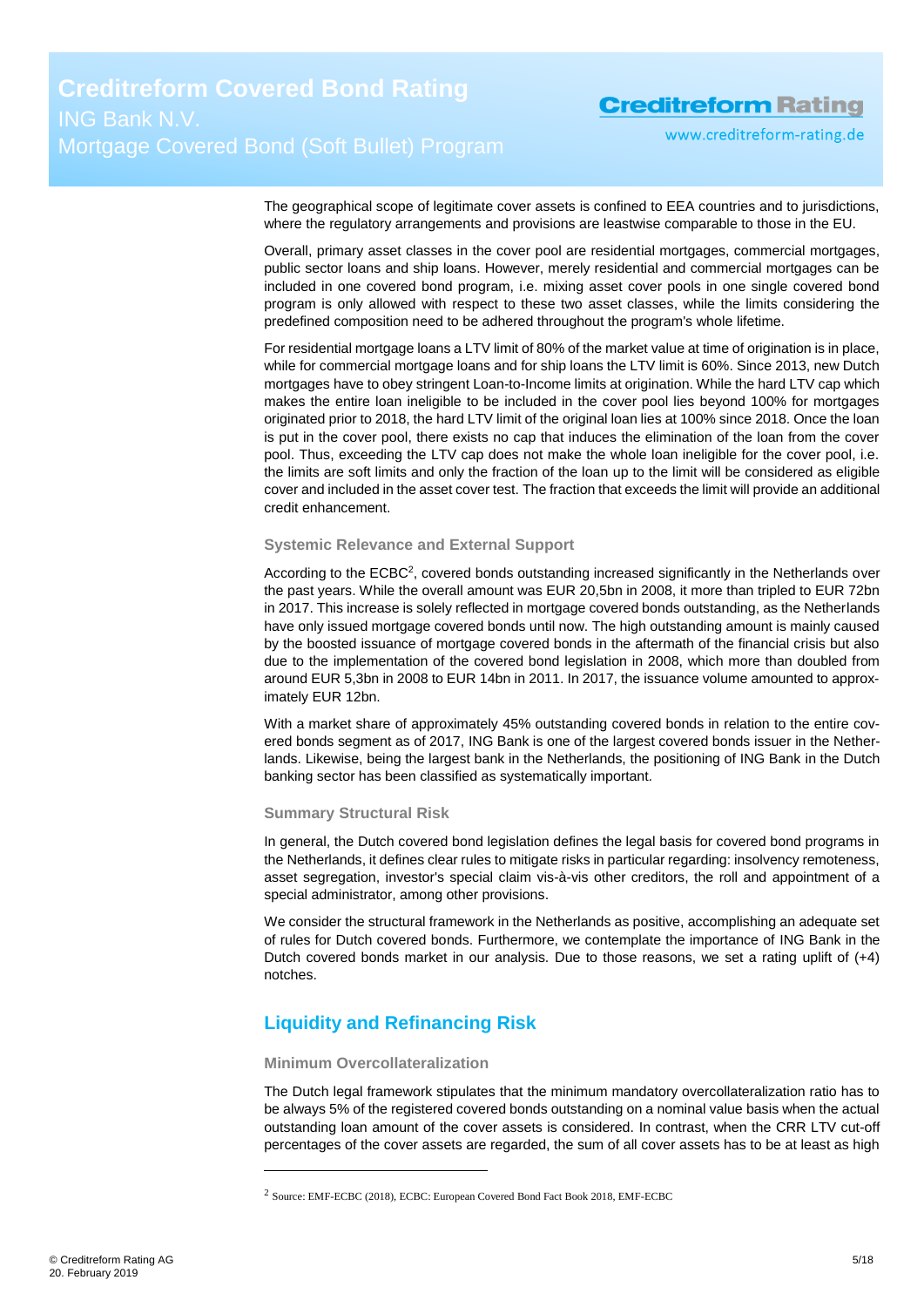as the nominal value of the registered outstanding covered bonds, i.e. an overcollateralization ratio of 0%. Voluntary overcollateralization will be safeguarded.

#### **Short-term Liquidity Coverage**

On a monthly basis, asset coverage tests have to be conducted to control whether the amount of cover assets exceeds the amount of outstanding covered bonds by the adequate magnitude. For the calculation of the coverage tests, cover assets are included at their nominal value and substitution assets at their market value. In case of a violation of the coverage tests, a one month grace period will be conceded, while the program will be stopped if the coverage tests cannot be fulfilled within this period, i.e. the issuer will neither be allowed to sell cover assets nor to issue new covered bonds.

Since 1/1/2015, in order to sustain liquidity, the issuer has to guarantee by law that the CBC can pay any coupon and redemption obligations (interest and principal coverage) on the covered bonds and any claim of other involved parties that rank senior to covered bond holders within the next 6 months. Considering soft-bullet or conditional pass-through covered bonds with a maturity extension of more than six months, the liquidity buffer has not to be employed for principal payments.

Furthermore, Dutch issuing credit institutions guarantee to mitigate liquidity risks by means of contractual requirements. For instance, issuers of hard-bullet covered bonds conduct with respect to repayments a pre-maturity test 6 or 12 months or less prior to maturity in case of a rating downgrade below P-1/F1+/A-1+ of their short-term rating and implement a pre-maturity liquidity facility, while issuers of soft-bullet covered bonds or conditional pass-through covered bonds use a maturity prolongation. To ensure interest payments within the next three months, covered bond issuers, establish depending on their contractual arrangements, a reserve fund or a reserve accounts.

#### **Stress Tests and Matching**

While the Dutch law does not explicitly demand for risk mitigating provisions or instruments regarding market risks, the legal framework stipulates prescriptions to conduct dynamic stress tests on a regular basis, at least annually according to the Dutch Association of Covered Bond Issuers, and to present it to the Dutch Central Bank. It is obligatory to do stress tests to maintain the healthy ratio and to anticipate credit risk, interest rate risk, currency risk and liquidity risk, while derivative instruments have to be included to hedge these risks. Overall, EBA's guidelines regarding stress testing are satisfied.

#### **Asset-Liability Mismatch**

Asset-liability mismatches ("ALM") arise with different maturities of cover assets and covered bonds. Depending on the issuer and currency of issuance, natural matching - i.e. the congruence of present values – forms the essential approach to reduce ALM risk. In addition, the statutory liquidity coverage requirement for 180 days is a safeguard mechanism to ensure the servicing of pending principal and interest payments.

#### *Repayment Method*

In case of an issuer default, covered bonds will continue to exist and they will be reimbursed at the time of their original contractual arrangements, while the CBC will be responsible for interest and principal payments. Failure to pay does not automatically cause a covered bond default. The Netherlands issue hard-bullet covered bonds without any extension period, soft-bullet covered bonds with an extension period up to 24 months to grant additional time to pay back principal and interest payments of covered bonds, as well as covered bonds that go into pass-through in case of non-payment. If the covered bond holders commission the Security Trustee, he or she can induce an acceleration of the covered bonds against the issuer after an issuer default, but not against the CBC. Acceleration against the issuer does not inevitably cause acceleration against the CBC. To guarantee the CBC's insolvency remoteness, neither the issuer nor any affiliate credit institution is permitted to have a stake in or to take the management of the CBC. However, if the CBC goes bankrupt and cannot wipe off the covered bond holders' receivables, an acceleration of the covered bonds will take place in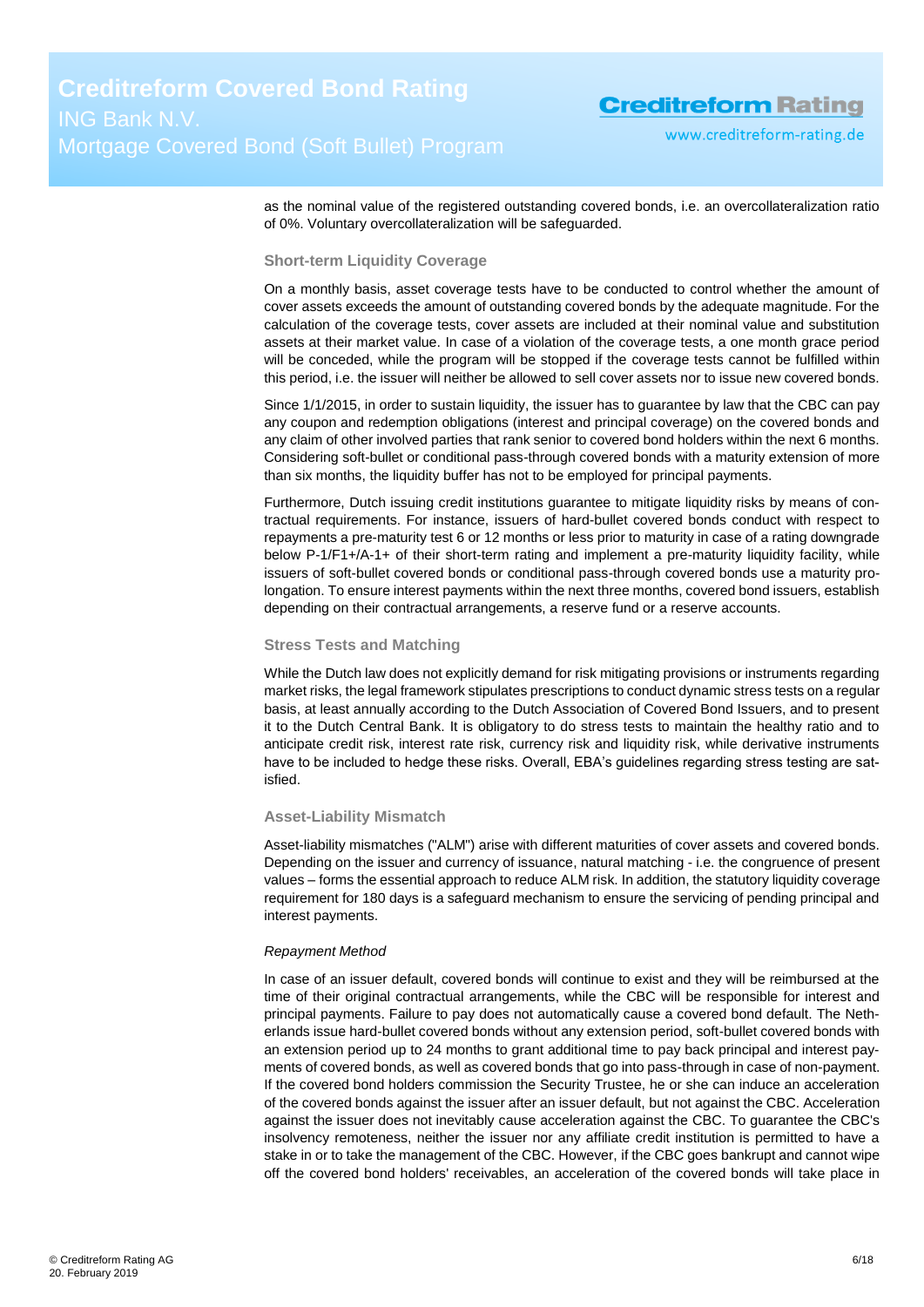case of hard- and soft-bullet covered bonds or they go into pass-through mode in case of conditional pass-through covered bonds.

#### *Refinancing Costs*

CRA's analysis assumes that refinancing gaps due to ALM will be closed by a sale of assets from the cover pool. In doing so, we take into account related costs in the form of a discount to the nominal value. The quantification of this discount is adjusted following an analysis of relevant market data and will be used in our cash flow analysis.

#### **Other liquidity Risks**

Issuing banks are allowed to use derivative instruments in the cover pool to hedge market risks, like interest rate and currency risks, and to facilitate risk management. In case of issuer default, derivative contracts in the cover pool cannot be cancelled upon the issuer's bankruptcy and continue to exist. Besides, counterparties have to allocate enough collateral, or have to be substituted, if their credit assessment no longer conforms to necessary requisites. Derivative instruments, like cover pool swaps, rank senior to covered bond holders, while covered bond series swaps rank *pari passu* to covered bond holders and payments of termination amounts of insolvent or downgraded derivative counterparties rank subordinated to covered bond holders.

#### **Summary Liquidity and Refinancing Risk**

Compared to other jurisdictions, the Dutch covered bonds legislation and the stipulated risk management processes for liquidity risks constitute a comparatively strict framework by which they can be effectively reduced.

Refinancing risks, however, cannot be structurally reduced under the hard bullet repayment structure, which can only be cushioned by sufficiently high overcollateralization or short-term cash availability or other liquid funds to bridge the asset-liability mismatches in the portfolio. Nevertheless, we assess the overall legal provisions on liquidity management for the Dutch covered bond programs as positive which ensures a rating uplift of one (+1) notch.

### <span id="page-6-0"></span>**Credit and Portfolio Risk**

#### **Cover pool analysis**

The analysis of the cover pool is based on public information which has been made available by the Issuer, in particular the Harmonised Transparency Template ("HTT") as per regulatory requirements. This information was sufficient according to CRA´s rating methodology "Covered Bond Ratings".

At the cut-off-date 31.12.2018, the pool of cover assets consisted of 64.850,00 debt receivables, of which 100,00% are domiciled in the Netherlands. The total cover pool volume amounted to EUR 12.041,71 m in residential (100,00%), commercial (0,00%) and others (0,00%). The ten largest debtors of the portfolio total to 0,08%. [Table 3](#page-6-1) displays additional characteristics of the cover pool:

<span id="page-6-1"></span>Table 3: Cover pool characteristics | Source: ING Bank

| <b>Characteristics</b>    | <b>Value</b>  |
|---------------------------|---------------|
| Cover assets              | EUR 12.042 m. |
| Covered bonds outstanding | EUR 9.500 m.  |
| Substitute assets         | EUR 0,00 m.   |
| Cover pool composition    |               |
| Mortgages                 | 100,00%       |
| Substitute assets         | 0,00%         |
| Other / Derivative        | 0,00%         |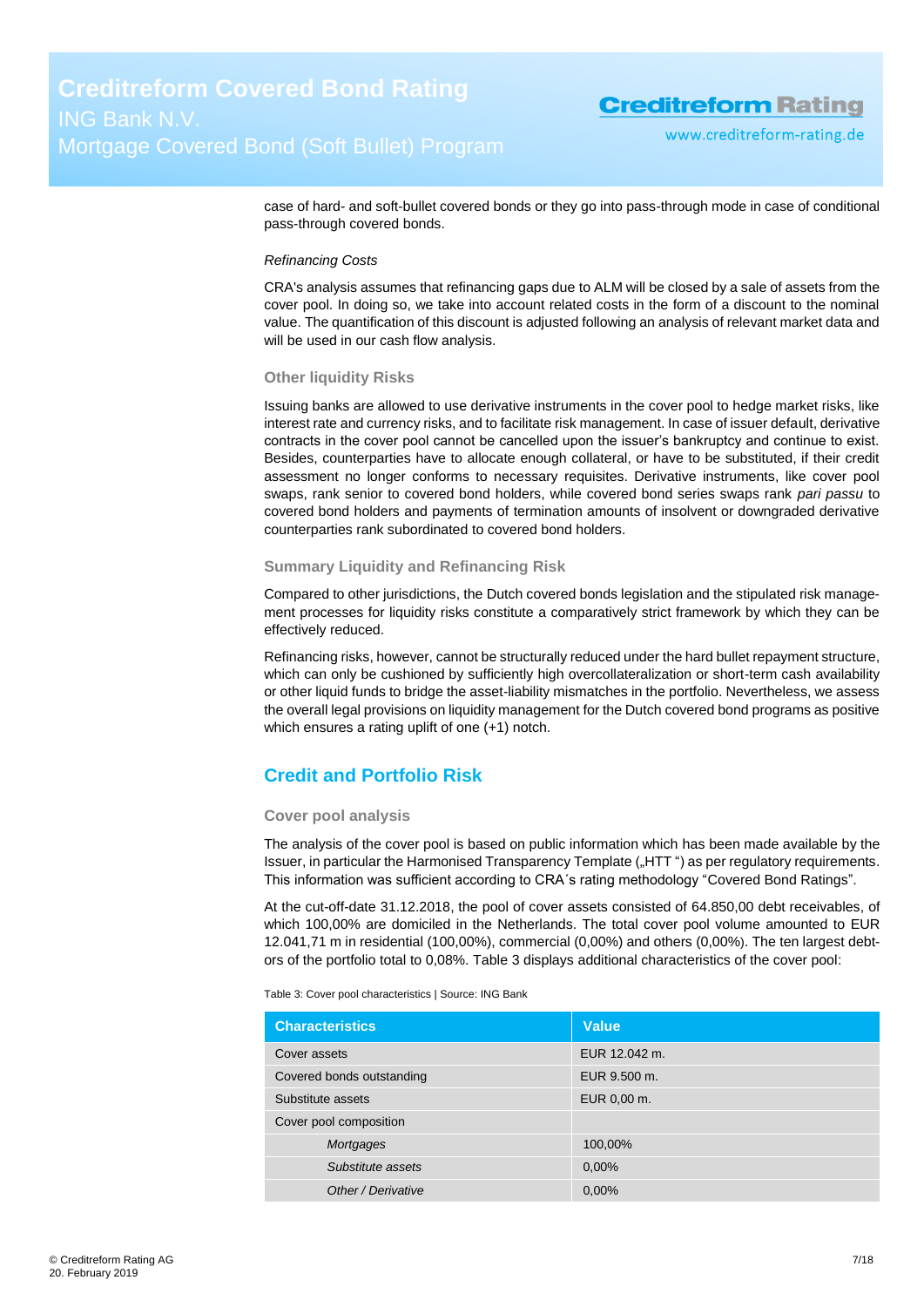www.creditreform-rating.de

| Number of debtors                 | <b>NA</b>          |
|-----------------------------------|--------------------|
| Mortgages Composition             |                    |
| Residential                       | 100,00%            |
| Commercial                        | 0.00%              |
| Other                             | 0,00%              |
| Average asset value (Residential) | EUR 97,07 k.       |
| Average asset value (Commercial)  | EUR 0,00 k.        |
| Non-performing loans              | 0.0%               |
| 10 biggest debtors                | 0,08%              |
| WA seasoning                      | 107,04 Months      |
| WA maturity cover pool (WAL)      | <b>17,47 Years</b> |
| WA maturity covered bonds (WAL)   | 6,46 Years         |

We have listed an extended view of the composition of the cover pool in the appendix section "Cover pool details", with, for example, a detailed regional distribution. The following chart displays the maturity profile of the cover assets at the cut-off date 31.12.2018 (see [figure 2\)](#page-7-0):

<span id="page-7-0"></span>Figure 2: Distribution by remaining time to maturity I Source: ING Bank



#### **Maturity profile**

The following charts present the cash flow profile of the Issuer (see [figure 3](#page-7-1) an[d figure 4\)](#page-7-2):

<span id="page-7-1"></span>

<span id="page-7-2"></span>

During its cash flow modelling, CRA has taken into consideration the maturity structure of cover assets and liabilities. This structure was an integral part of the cash flow analysis.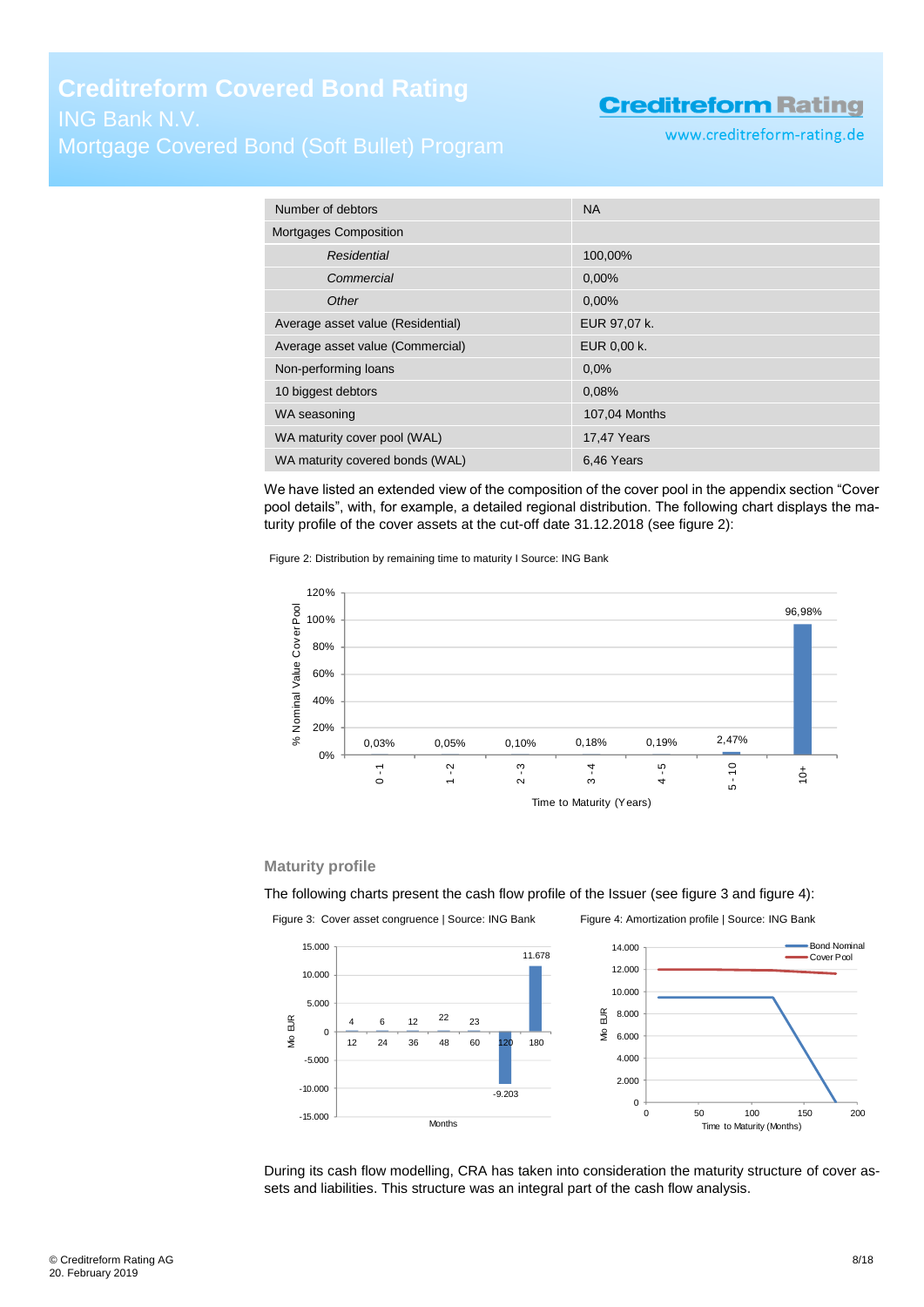www.creditreform-rating.de

**Interest rate and currency risk**

In Netherlands, issuing banks are allowed to use derivative instruments in the cover pool to hedge interest rate and currency risks. Furthermore, the Dutch legal framework provides for regular stress tests to be conducted to anticipate interest rate- and currency risks. Currency risk, regardless that is limited for this program as the cover pool assets and cover bonds are denominated in euros. In our Cash flow analysis we assume that the interest rate mismatches are fully hedged in the form of swap agreements; therefore, CRA did not apply any interest rate stress during the cash flow analysis

Table 4: Program distribution by currency | Source: ING Bank

| <b>Currency</b> | <b>Volume</b>     | Share (%) |
|-----------------|-------------------|-----------|
| Cover Pool      |                   |           |
| <b>EUR</b>      | 12.042 m          | 100,00%   |
| Covered Bond    |                   |           |
| <b>EUR</b>      | $9.500 \text{ m}$ | 100,00%   |

Figure 5 shows the types of interest rate used in this program

Figure 5: Type of interest rate | Source: ING Bank



#### **Credit Risk**

The credit risk assessment for Mortgage Covered Bond have been determined in accordance with CRA rating methodology for Covered Bonds by means of historical data and particular parameters from the Covered Bonds.

Due to the high granularity of mortgage pools we have characterized these portfolios as big enough and with a homogeneous composition i.e. ("Large Homogeneous Portfolio", LHP). Furthermore under that premise we have assumed that it is possible to derive a loss distribution. CRA has used the historical issuer's NPL ratio to derivate a conservative default rate proxy for the approximation through the LHP distribution. For the ING Bank it has been assumed an expected default rate of 0,29% for the LHP. Furthermore CRA has considered a 15,00% correlation to define the LHP distribution[. Table 5](#page-9-1) disclosed the expected default rate for each relevant rating level.

In order to derive recovery and loss-severity base case assumption CRA has used historical data from mortgage price indexes. To determine loan-level recovery assumptions the resulting stressed recoveries assumptions were compared with the portfolio's existing loan-to-value ratios (LTVs).

Based on the default rates and taking into account the recovery assumptions, the following loss assumptions were determined for the current cover pool (se[e Table 5\)](#page-9-1)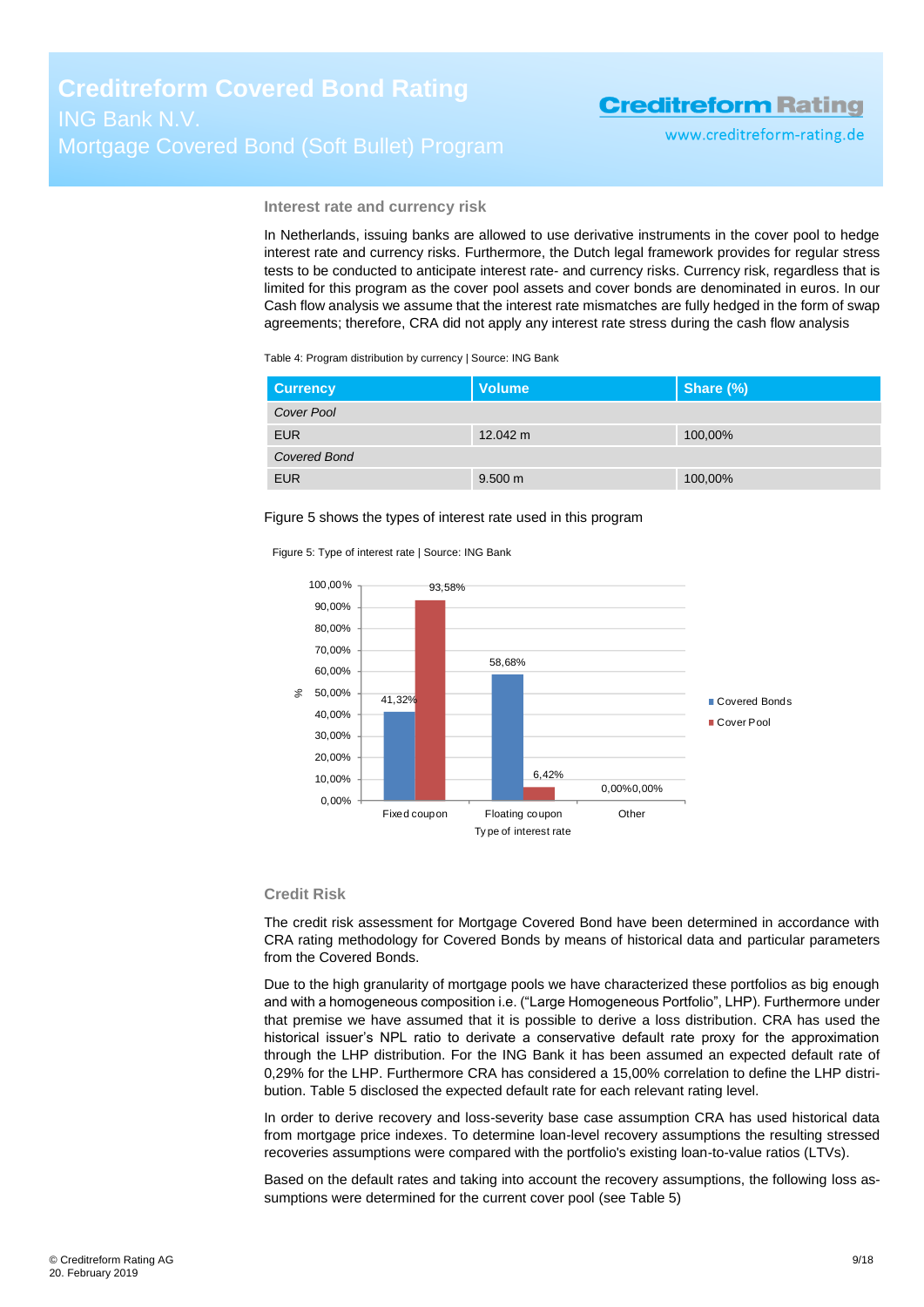www.creditreform-rating.de

| <b>Rating</b> | Default Rate (%) | <b>Recoveries (%)</b> | <b>Expected Loss (%)</b> |
|---------------|------------------|-----------------------|--------------------------|
| A-            | 12,39%           | 66,98%                | 4,09%                    |
| BBB+          | 11,72%           | 68,52%                | 3,69%                    |
| <b>BBB</b>    | 11,01%           | 70,22%                | 3,28%                    |
| BBB-          | 10,18%           | 72,41%                | 2,81%                    |
| $BB+$         | 8,96%            | 76,06%                | 2,15%                    |
| <b>BB</b>     | 7,78%            | 79,81%                | 1,57%                    |
| BB-           | 6,55%            | 84.23%                | 1,03%                    |

#### <span id="page-9-1"></span>Table 5: Cover Pool Base case assumptions | Source: CRA

### <span id="page-9-0"></span>**Cash-Flow Analysis**

#### **Model Assumptions**

Based on public information and using the base case loss assumptions, we implement a scenariobased cash flow model. This model aims to test the ability of the structure to service all covered bonds according to their payment profile in diverse stress scenarios. The CRA cash flow analysis assumes that the Issuer has defaulted, i.e. all obligations will be met using cash flows from the cover pool assets only. We also assume that no additional assets will be added to the cover pool during the wind-down phase.

This program issues covered bonds with soft bullet maturity structure, i.e. a 12 months maturity extension upon the final legal maturity. This characteristic of the covered bonds has been taken into account during our cash-flow analysis.

#### *Asset-Sale Discount*

In our model, short-term liquidity needs and liquidity needs due to asset-liability mismatches will be met with a sale of cover assets available for monetization. Based on secondary market data, CRA assumes a rating-level haircut on the asset value ("Asset-Sale Discount") which represents additional costs of disposal and market risks during the sale of cover assets. (see [Table 6\)](#page-9-2).

#### *Yield Spread*

Since cover assets often have a positive yield spread against the covered bonds issued, CRA uses available public information (i.e. issuers' annual accounts) to size this assumed spread ("Yield Spread") (see [table 6\)](#page-9-2):

| <b>Rating level</b> | <b>Asset-Sale Discount</b> | <b>Yield Spread</b> |
|---------------------|----------------------------|---------------------|
| A-                  | 48,95%                     | 0,88%               |
| BBB+                | 45,97%                     | 0,90%               |
| <b>BBB</b>          | 43,07%                     | 0,92%               |
| BBB-                | 40,03%                     | 0,94%               |
| $BB+$               | 36,74%                     | 0,96%               |
| <b>BB</b>           | 33,12%                     | 0,99%               |
| BB-                 | 29,38%                     | 1.01%               |

<span id="page-9-2"></span>Table 6: Cash-Flow Model assumptions | Source: CRA

#### **Rating Scenarios**

Scenarios that have been tested in our cash flow model rely on the variation of several central input parameters, such as:

- Portfolio composition (diversification, concentration, granularity)
- Probability of default of cover assets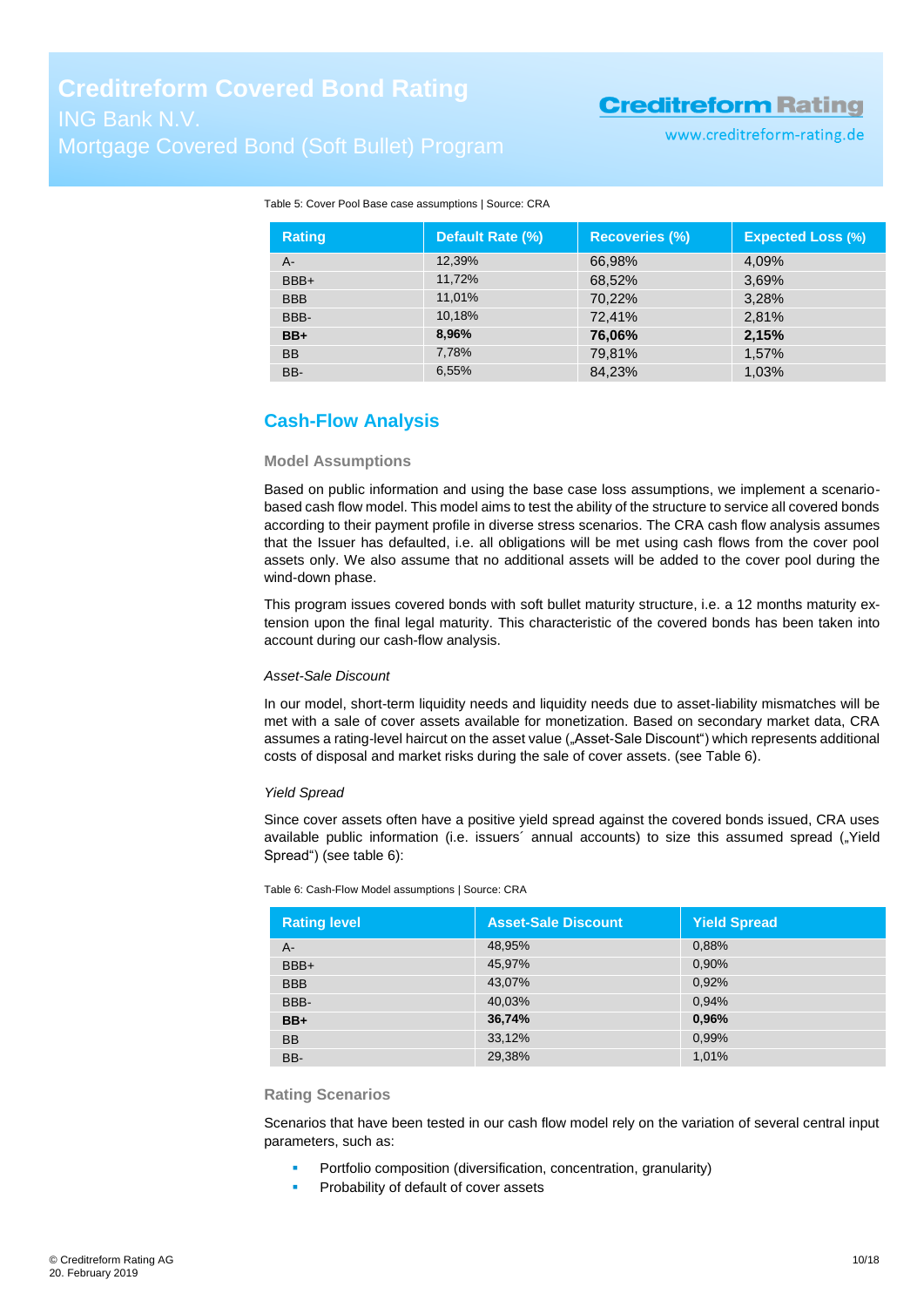www.creditreform-rating.de

- Correlations of cover assets and systematic risk factors
- Recoveries
- **Maturity profile of covered bonds and cover assets (ALM)**

Within a **BB+** rating scenario, the cash flow model showed that obligations can be paid fully and in a timely manner. In total, the cash flow analysis revealed that the portfolio, given all information available as of 31.12.2018, could be sufficient to repay bond nominal capital notwithstanding the occurrence of any extraordinary events. On this basis, the rating of the cover pool within our covered bond program rating has been set at BB+.

#### **Overcollateralization Break-Even Analysis**

CRA also performed a break-even OC analysis. Such OC levels should bear the corresponding losses for a given rating scenario. Main drivers of the analysis are:

- ALM
- Loss level
- Interest rate spreads
- Foreign currency mismatches
- Recoveries.

Performing the break-even OC analysis, we took rating-level specific stressed outcomes into account. Based on these analyses, the maximum OC required for each relevant rating level during the whole period has been presented in [Table 7.](#page-10-0)

<span id="page-10-0"></span>Table 7: Breakeven Analysis | Source: CRA

| <b>Rating Level</b> | Break-even OC |
|---------------------|---------------|
| $A -$               | 37,01%        |
| BBB+                | 33,99%        |
| <b>BBB</b>          | 31,05%        |
| BBB-                | 27,96%        |
| $BB+$               | 24,45%        |
| <b>BB</b>           | 20,82%        |
| BB-                 | 17,18%        |

#### **Sensitivity Analysis**

CRA also evaluates the sensitivity of the structure and program with respect to important input parameters. In particular, the following factors have been varied:

- Credit quality of cover assets
- Recoveries

The following table presents the rating impact of a decline in recoveries and an increase in the credit risk of single debtors. Starting from the best-case, which is represented by our base case assumptions, the analysis reveals the sensitivity of the rating with respect to recovery rates and credit risk. The worst-case scenario, in which we reduce recoveries by 50% and increase credit risk by 50%, the impact can be seen by a change in the implied rating. Based on the base case, there is a sensitivity of rating in terms of decreased recovery rates and increased defaults. In the worst-case scenario, i.e. a 50% decrease in the base case assumptions leads to a reduction in the base-case rating by 2 notches (see [Table 8\)](#page-11-1):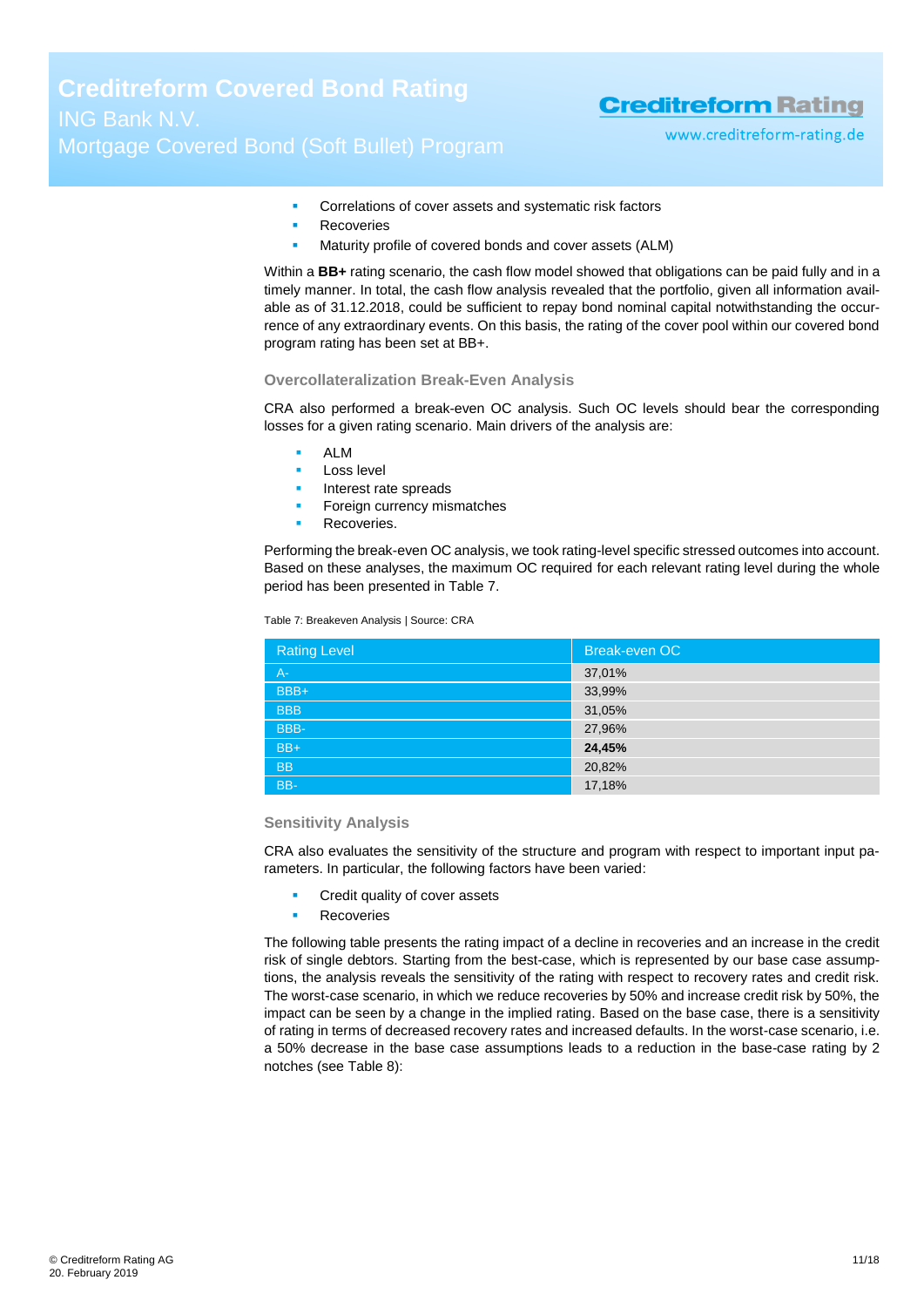www.creditreform-rating.de

<span id="page-11-1"></span>Table 8: Covered Bond Program Sensitivity: Credit Quality und Recovery Rates | Source: CRA

| Recovery<br><b>Defaults</b> | <b>Base Case</b> | $-25%$    | $-50%$    |
|-----------------------------|------------------|-----------|-----------|
| <b>Base Case</b>            | $BB+$            | $BB+$     | <b>BB</b> |
| $+25%$                      | $BB+$            | <b>BB</b> | <b>BB</b> |
| $+50%$                      | $BB+$            | <b>BB</b> | BB-       |

#### **Summary Cash-Flow Analysis**

Based on public information and using the base case loss assumptions, the analysis showed that obligations can be paid in full and in a timely manner. Overall, the cash flow analysis revealed that the portfolio, given the used information, may ensure the repayment of bonds' nominal capital notwithstanding the occurrence of the presented stressed scenarios. Therefore, the rating of the cover pool within our covered bond program rating has been set at BB+. This, however, did not ensure any secondary rating uplift which has been set at zero (0) notch.

### <span id="page-11-0"></span>**Counterparty Risk**

#### **Transaction parties**

Table 9: Participant counterparties | Source: ING Bank

| l Role              | <b>Name</b>                              | Legal Entity Identifier                  |
|---------------------|------------------------------------------|------------------------------------------|
| <b>Issuer</b>       | ING Bank N.V.                            | 3TK20IVIUJ8J3ZU0QE75                     |
| Servicer            | <b>ING Bank N.V.</b>                     | 3TK20IVIUJ8J3ZU0QE75                     |
| <b>Account Bank</b> | ING Bank N.V.                            | 3TK20IVIUJ8J3ZU0QE75                     |
| Sponsor             | Non available information at rating time | Non available information at rating time |

Table 10: Interest rate and Swap counterparties | Source: ING Bank

| <b>Name</b>          | Legal Entity Identifier | Type of Swap             |
|----------------------|-------------------------|--------------------------|
| <b>ING Bank N.V.</b> | 3TK20IVIUJ8J3ZU0QE75    | Interest rate Swap       |
| <b>ING Bank N.V.</b> | 3TK20IVIUJ8J3ZU0QE75    | <b>Total Return Swap</b> |

#### **Derivatives**

This covered bond program uses intra group derivatives in the form of interest rate swaps and total return swaps.

#### **Commingling**

Incoming cash flows generated from the cover pool will normally be transferred to the Issuer and will be forwarded to the covered bond holders according to the payment terms and conditions. Should the issuer become bankrupt, there is a risk ("commingling risk") that funds may not be returned and commingled with the insolvency estate of the issuer. In order to avoid such risk, the Dutch covered bonds legislation stipulates that the cover assets should be isolated from the general bankruptcy estate (insolvency-free assets) and the ongoing management of the cover pool will be guaranteed by the Security Trustee and the CBC. Under that mandate, the CBC will have the first priority on the upcoming cash flows from the cover pool assets. These cash flows in turn should be used to cover interest and principal payments of the covered bond holders in the event of the Issuer's insolvency.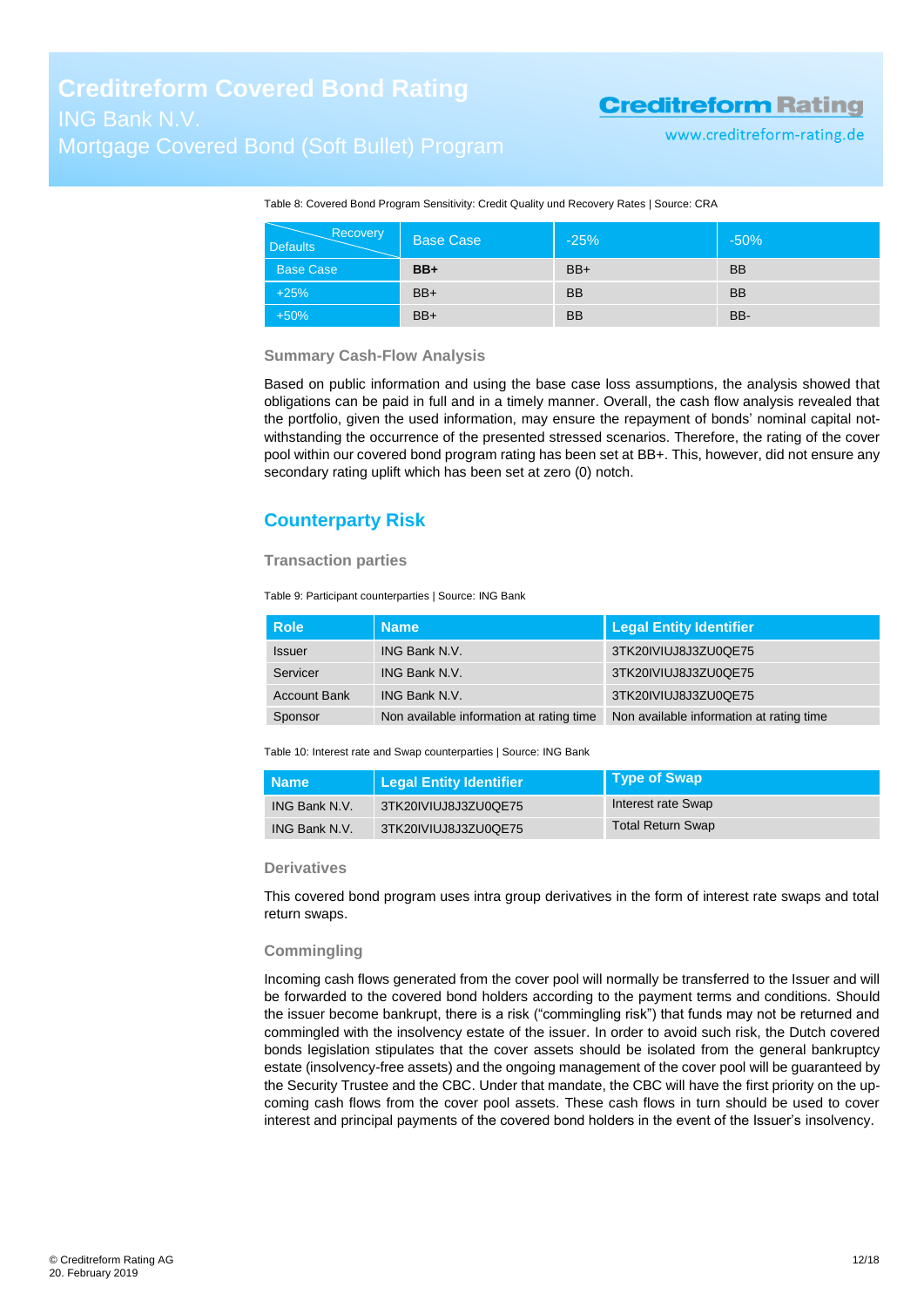www.creditreform-rating.de

### <span id="page-12-0"></span>**Appendix**

**Rating History**

| Event                   | <b>Initial Rating</b> |
|-------------------------|-----------------------|
| Result                  | <b>AAA</b>            |
| <b>Rating Date</b>      | 20.02.2019            |
| <b>Publication Date</b> | 28.02.2019            |

#### **Details Cover Pool**

Table 11: Characteristics of Cover Pool | Source: ING Bank

| <b>Characteristics</b>                       | <b>Value</b> |
|----------------------------------------------|--------------|
| <b>Cover Pool Volume</b>                     | EUR 12.042 m |
| <b>Covered Bond Outstanding</b>              | EUR 9.500 m  |
| <b>Substitute Assets</b>                     | EUR 0 m      |
| <b>Share Derivatives</b>                     | 0,00%        |
| Share Other                                  | 100,00%      |
| Substitute Assets breakdown by asset type    |              |
| Cash                                         | 0,00%        |
| Guaranteed by Supranational/Sovereign agency | 0,00%        |
| Central bank                                 | 0,00%        |
| <b>Credit institutions</b>                   | 0,00%        |
| Other                                        | 0,00%        |
| Substitute Assets breakdown by country       |              |
| <b>Issuer country</b>                        | 0,00%        |
| Eurozone                                     | 0,00%        |
| Rest European Union                          | 0,00%        |
| European Economic Area                       | 0,00%        |
| Switzerland                                  | 0,00%        |
| Australia                                    | 0,00%        |
| <b>Brazil</b>                                | 0,00%        |
| Canada                                       | 0,00%        |
| Japan                                        | 0,00%        |
| Korea                                        | 0,00%        |
| New Zealand                                  | 0,00%        |
| Singapore                                    | 0,00%        |
| <b>US</b>                                    | 0,00%        |
| Other                                        | 0,00%        |
| <b>Cover Pools' Composition</b>              |              |
| Mortgages                                    | 100,00%      |
| <b>Total Substitution Assets</b>             | 0,00%        |
| Other / Derivatives                          | 0,00%        |
| <b>Number of Debtors</b>                     | <b>NA</b>    |
| Distribution by property use                 |              |
| Residential                                  | 100,00%      |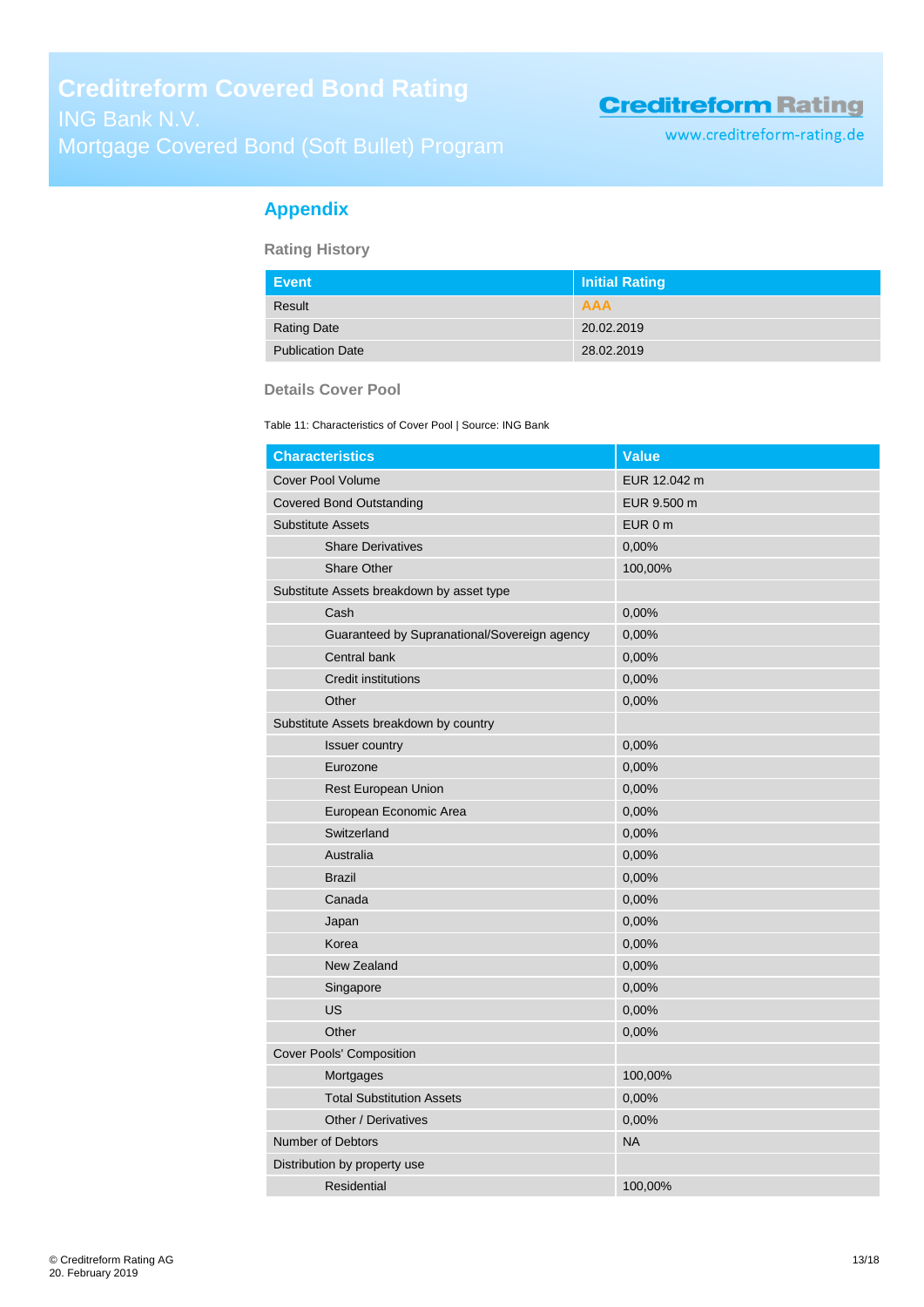# **Creditreform Covered Bond Rating** Mortgage Covered Bond (Soft Bullet) Program

# **Creditreform Rating**

www.creditreform-rating.de

| Commercial                        | 0,00%   |
|-----------------------------------|---------|
| Other                             | 0,00%   |
| Distribution by Residential type  |         |
| Occupied (main home)              | 100,00% |
| Second home                       | 0,00%   |
| Non-owner occupied                | 0,00%   |
| Agricultural                      | 0,00%   |
| Multi family                      | 0,00%   |
| Other                             | 0,00%   |
| Distribution by Commercial type   |         |
| Retail                            | 0,00%   |
| Office                            | 0,00%   |
| Hotel                             | 0,00%   |
| Shopping center                   | 0,00%   |
| Industry                          | 0,00%   |
| Land                              | 0,00%   |
| Other                             | 100,00% |
| Average asset value (Residential) | 97 tEUR |
| Average asset value (Commercial)  | 0 tEUR  |
| Share Non-Performing Loans        | 0,00%   |
| Share 10 biggest debtors          | 0,08%   |
| WA Maturity (months)              | 107,04  |
| WAL (months)                      | 209,70  |
| Distribution by Country (%)       |         |
| Netherlands                       | 100,00  |
| Other                             |         |
| Distribution by Region (%)        |         |
| Groningen                         | 2,23    |
| Friesland                         | 2,69    |
| Drenthe                           | 2,41    |
| Overijssel                        | 5,44    |
| Gelderland                        | 10,91   |
| Noord-Holland                     | 23,06   |
| Zuid-Holland                      | 23,64   |
| Zeeland                           | 1,35    |
| <b>Brabant</b>                    | 12,07   |
| <b>Utrecht</b>                    | 9,37    |
| Limburg                           | 2,89    |
| Flevoland                         | 3,94    |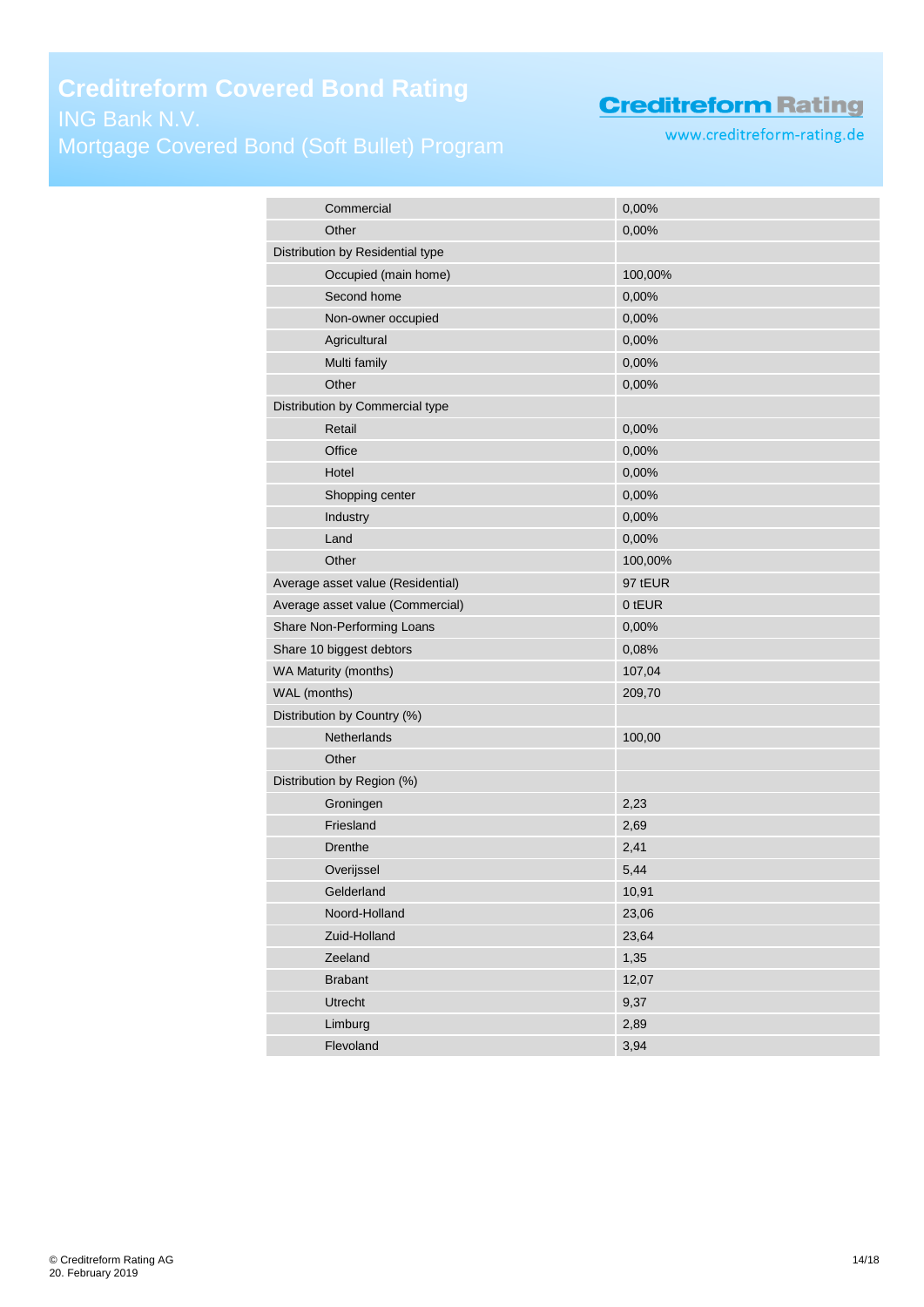www.creditreform-rating.de



Figure 6: Arrears Distribution | Source:: ING Bank

Figure 7: Program currency mismatches | Source: ING Bank



Figure 8: Unindexed LTV breakdown - residential pool | Source: ING Bank

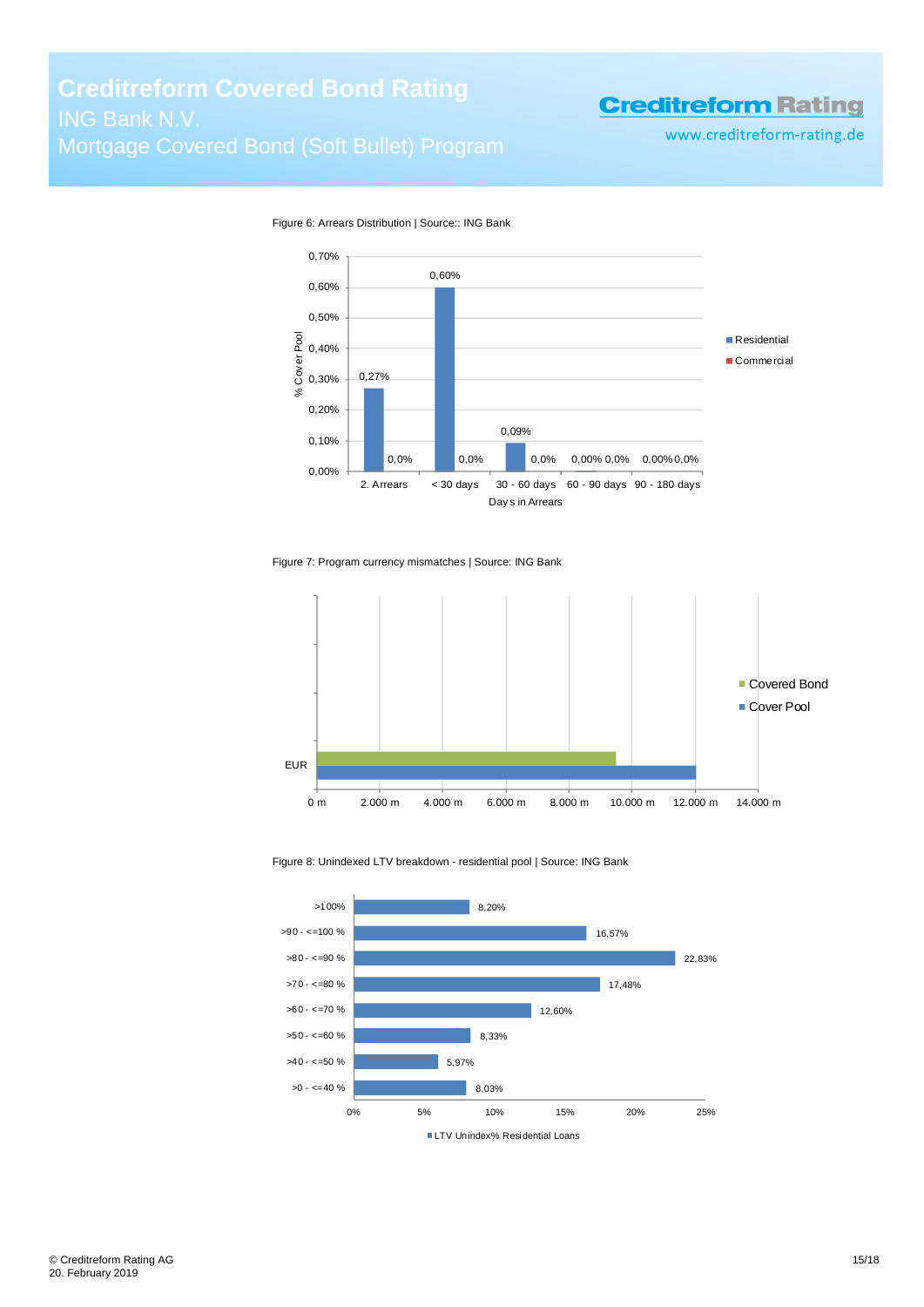www.creditreform-rating.de

#### **Key Source of Information**

#### **Documents (Date: 31.12.2018)**

#### Issuer

- Audited consolidated annual reports of ING Groep (Group) 2014-2017
- Rating file 2018- Monitoring
- Final Rating report as of 04.12.2018
- Miscellaneous Investor Relations Information and Press releases
- Peergroup-Data and other data from the S&P Global Market Intelligence Database

Covered Bond and Cover Pool

- HTT Reporting from ING Bank (31.12.2018)
- Market data Mortgage Cover Bond Program.

#### **Regulatory and Legal Disclosures**

Creditreform Rating AG was neither commissioned by the rating object nor by any other third parties for the rating. The analysis took place on a voluntary basis by Creditreform Rating AG and is to be described in the regulatory sense as an unsolicited rating. The rating was conducted on the basis of Creditreform Rating´s "Covered Bond Ratings" methodology in conjunction with Creditreform`s basic document "Rating Criteria and Definitions".

The rating is based on publicly available information and internal evaluation methods for the rated bank and program. The issuer's quantitative analysis is based mainly on the latest annual accounts, interim reports, other information of the bank pertaining to investor relations, and key figures calculated by S&P Global Market Intelligence subject to a peer group analysis of 35 competing institutes. The cover pool's quantitative analysis for the rated Covered Bond Program was based on the "Harmonised Transparency Template" (HTT) published by the ING Bank.

A complete description of Creditreform Rating´s rating methodologies and Creditreform`s basic document "Rating Criteria and Definitions" is published on the following internet page:

#### [www.creditreform-rating.de/](http://www.creditreform-rating.de/)en/regulatory-requirements/

This rating was carried out by analysts Edsson Rodriguez und AFM Kamruzzaman both based in Neuss/Germany. On 20.02.2019, the rating was presented to the rating committee by the analysts and adopted in a resolution.

The rating result was communicated to ING Bank, and the preliminary rating report was made available. The Issuer and all relevant parties examined the rating report prior to publication and were given at least one full working day to appeal the rating committee decision and provide additional information. The rating decision was not amended following this examination.

The rating is subject to one-year monitoring from the creation date (see cover sheet). Within this period, the rating can be updated. After one year at the latest, a follow-up is required to maintain the validity of the rating.

In 2011 Creditreform Rating AG was registered within the European Union according to EU Regulation 1060/2009 (CRA-Regulation). Based on the registration Creditreform Rating AG (CRA) is permitted to issue credit ratings within the EU and is bound to comply with the provisions of the CRA-Regulation.

#### **Conflict of Interests**

No conflicts of interest were identified during the rating process that might influence the analyses and judgements of the rating analysts involved or any other natural person whose services are placed at the disposal or under the control of Creditreform Rating AG and who are directly involved in credit rating activities or approving credit ratings and rating outlooks.

In the event of provision of ancillary services to the rated entity, CRA will disclose all ancillary services in the credit rating report.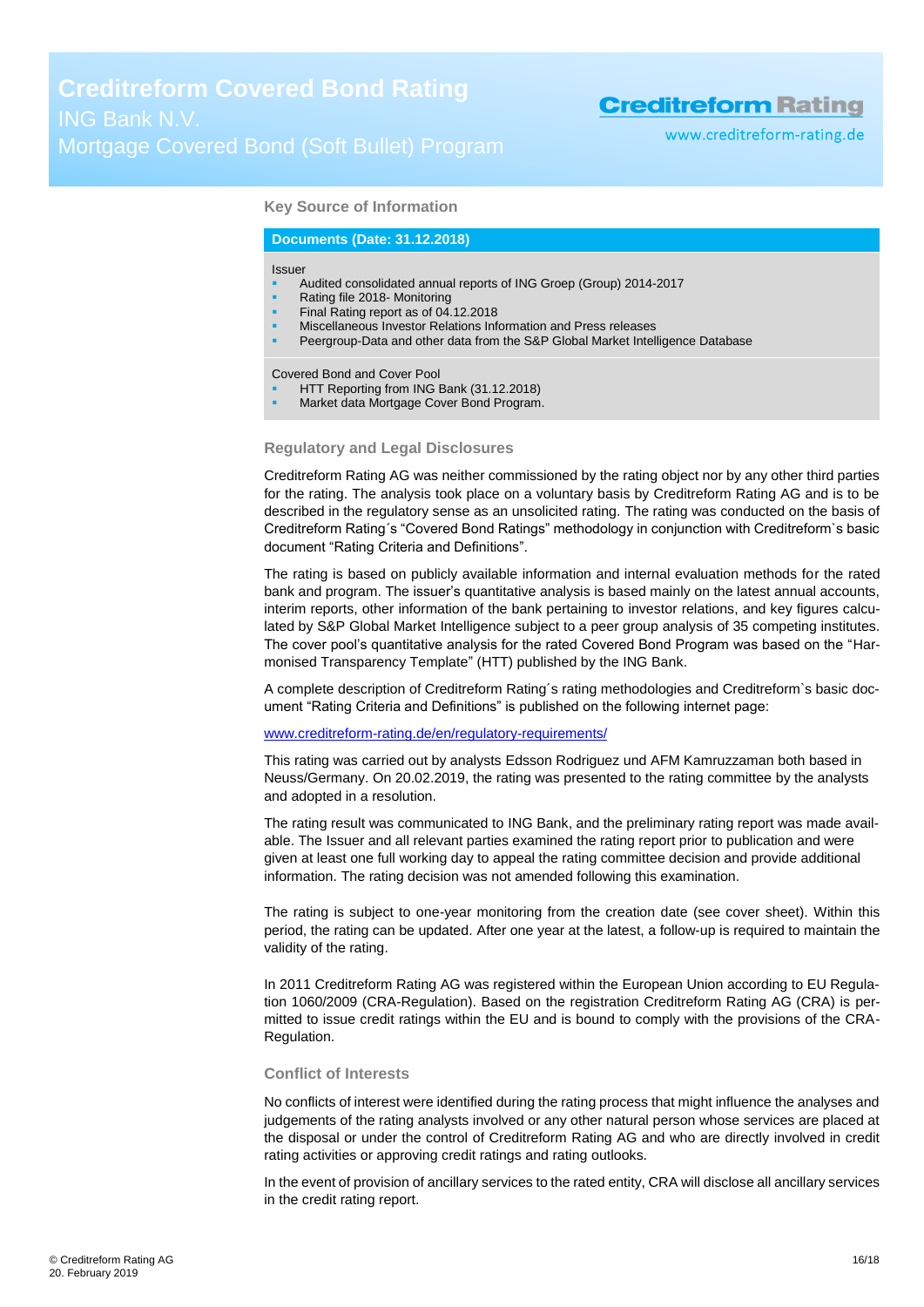**Rules on the Presentation of Credit Ratings and Rating Outlooks**

The approval of credit ratings and rating outlooks follows our internal policies and procedures. In line with our policy "Rating Committee," all credit ratings and rating outlooks are approved by a rating committee based on the principle of unanimity.

To prepare this credit rating, CRA has used following substantially material sources:

- 1. Transaction structure and participants
- 2. Transaction documents
- 3. Issuing documents

There are no other attributes and limitations of the credit rating or rating outlook other than displayed on the CRA website. Furthermore, CRA considers satisfactory the quality and extent of information available on the rated entity. In regard to the rated entity, Creditreform Rating AG regarded available historical data as sufficient.

Between the disclosure of the credit rating to the rated entity and the public disclosure no amendments were made to the credit rating.

The "Basic data" information card indicates the principal methodology or version of methodology that was used in determining the rating, with a reference to its comprehensive description.

In cases where the credit rating is based on more than one methodology, or where reference only to the principal methodology might cause investors to overlook other important aspects of the credit rating, including any significant adjustments and deviations, Creditreform Rating AG explains this fact in the credit rating and indicates how the different methodologies and other aspects are taken into account in the credit rating. This information is integrated in the credit rating report.

The meaning of each rating category, the definition of default or recovery, and any appropriate risk warning, including a sensitivity analysis of the relevant key rating assumptions, such as mathematical or correlation assumptions, accompanied by worst-case scenario credit ratings as well as best-case scenario credit ratings, are explained.

The date at which the credit rating was released for distribution for the first time and when it was last updated including any rating outlooks, is indicated clearly and prominently in the "Basic data" card as a "Rating action"; first release is indicated as "initial rating", other updates are indicated as an "update", "upgrade or downgrade", "not rated", "confirmed", "selective default" or "default".

In the case of a rating outlook, the time horizon is provided during which a change in the credit rating is expected. This information is available within "Basic data" information card.

In accordance to Article 11 (2) EU-Regulation (EC) No 1060/2009 registered or certified credit rating agency shall make available in a central repository established by ESMA information on its historical performance data, including the ratings transition frequency, and information about credit ratings issued in the past and on their changes. Requested data are available at the ESMA website: https://cerep.esma.europa.eu/cerep-web/statistics/defaults.xhtml.

An explanatory statement of the meaning of Creditreform`s default rates are available in the credit rating methodologies disclosed on the website.

#### **Disclaimer**

Any rating performed by Creditreform Rating AG is subject to the Creditreform Rating AG Code of Conduct which has been published on the web pages of Creditreform Rating AG. In this Code of Conduct, Creditreform Rating AG commits itself – systematically and with due diligence – to establish its independent and objective opinion as to the sustainability, risks and opportunities concerning the enterprise or the issue under review.

Future events are uncertain, and forecasts are necessarily based on assessments and assump-tions. This rating is therefore no statement of fact, but an opinion. For this reason, Creditreform Rating AG cannot be held liable for the consequences of decisions made on the basis of any of their ratings.